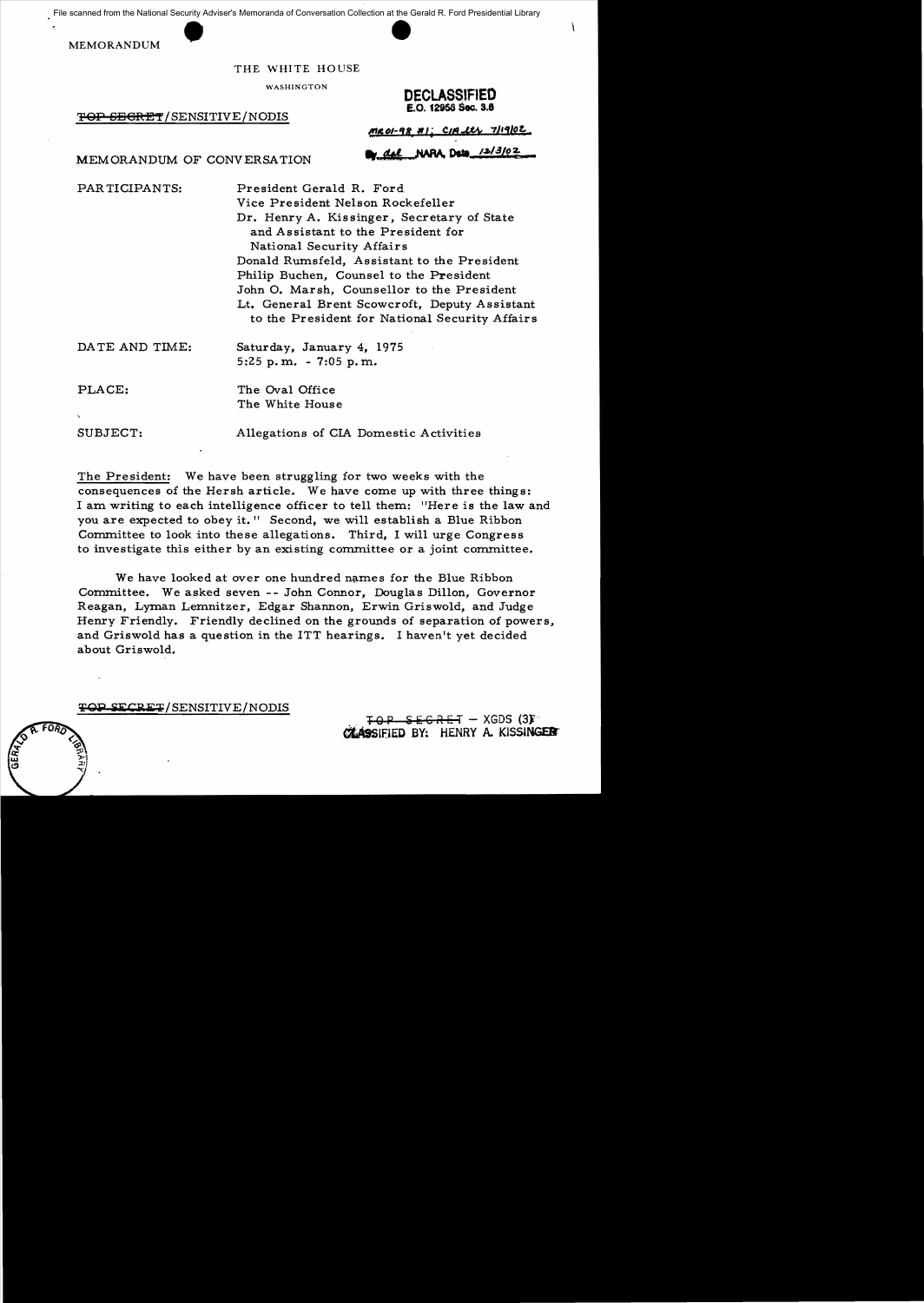# **EXAMPLE 1999 12:25 TOP SECRET/SENSITIVE/NODIS**

Colby has gone to [Acting Attorney General] Silberman not only with his report but with numerous other allegations.

#### The Vice President: At your request?

The President: Without my knowledge.

Mr. Buchen: I think he did not disclose all of it because the Attorney General is only concerned with domestic violations.

[Dr. Kissinger described the "horrors" book.]

The President: We are concerned that the CIA would be destroyed.

The Vice President: And we become the laughing stock around the world.

The President [to Rockefeller]: lwould'like you to be the Chairman of this Panel. You have the knowledge, the prestige, and the background to do the job which is needed.

The Vice President: Just what is the Commission to investigate?

Secretary Kissinger: If we can just confine the Panel to the domestic issue, we are okay, but if the Attorney General investigation starts a series of leaks, we may have to have the Panel expand its charter to deal with that too.

Mr. Marsh: Sparkman sent Colby a letter saying he wanted to investigate covert activities related to foreign issues.

The President: Colby has told Justice and several of us... And Nedzi and Symington. And Helms thinks Colby shafted him; Helms made it clear if there were any dead cats to be thrown out he would throw some of his own.

Secretary Kissinger: And Colby has taken to Justice the question of possible perjury by Helms.

The Vice President: This raises real questions on his judgment.

The President: We debated this and decided we could not move him now.



TOP SECRET/SENSITIVE/NODIS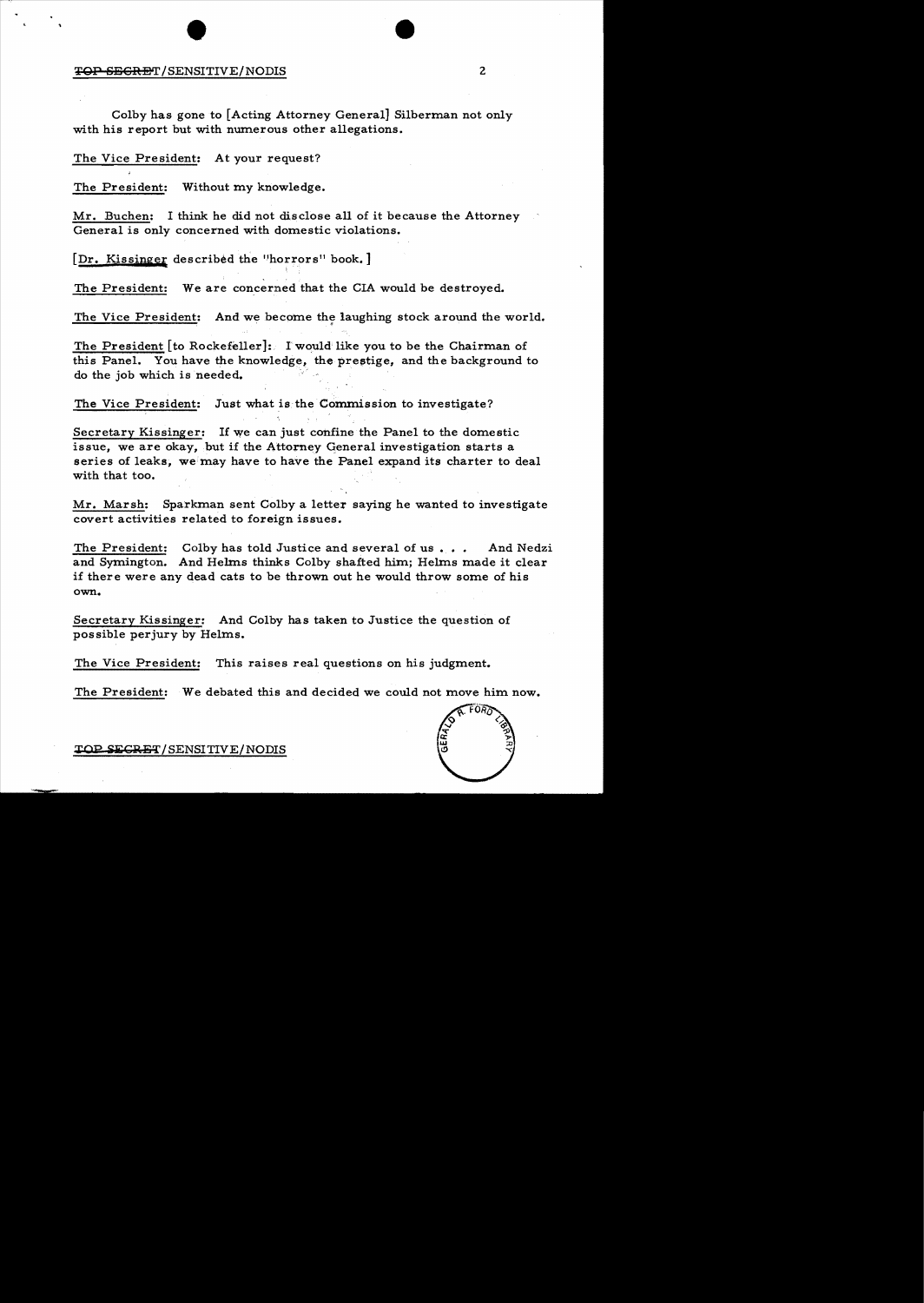## ending the state of the state of the state of the state of the state of the state of the state of the state of the state of the state of the state of the state of the state of the state of the state of the state of the sta

Mr. Rwnsfeld: Griswold will be responsible. The Commission is a little Republican and right. We thought of maybe naming someone from Labor, or Averell Harriman, or a black.

And I think no one should now approach the Attorney General, so it doesn't look like pressure.

The Vice President: I want you to be clear about my credentials. I was for Ike the chairman of the Covert Activities Advisory Committee and I'm now on the PFIAB. I am not trying to duck anything, just to point out the potential problems.

Mr. Rumsfeld: Did PFIAB ever propose CIA actions on the domestic side?

The Vice President: We were concerned that the FBI wouldn't do these things and CIA said they couldn't. I remember wondering why the President didn't order it.

Secretary Kissinger: I don't think there was a reason; PFIAB just felt that domestic intelligence was falling between the cracks and someone should do it.

The President: What Helms said was a strong justification of the domestic bit -- that it was ordered and it focused on the foreign connections.

Secretary Kissinger: And the names, he said it was routine bureaucratic activity. Themail check was ordered by Ike because Hoover wouldn't do it. My impression is that all the Presidents used their intelligence resources as they saw fit and could usefully employ them.

The President: What should the final report be?

Secretary Kissinger: It should look into the charges to layout the facts in the case. I would see two reports: a highly classified one which is a careful analysis of the domestic activities, and a public one which is more general.

The President: There are 14 Congressmen on whom the CIA has files. They were either interviewed for employment, or turned up having some foreign connection.

TOP SEGRET/SENSITIVE/NODIS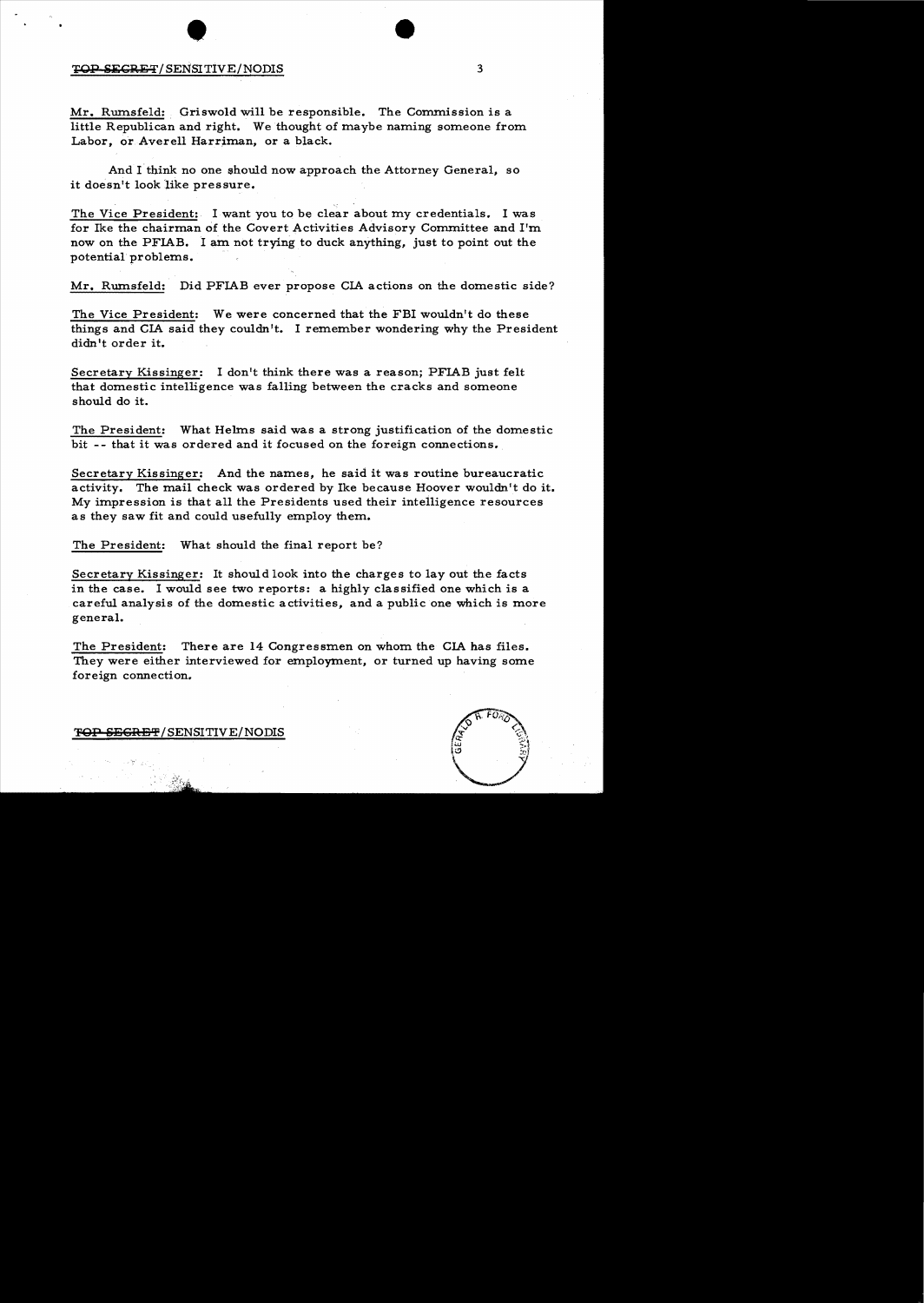### • • TOP SECRET/SENSITIVE/NODIS

Secretary Kissinger: Helms swears that no Congressman was ever investigated while he was serving in the Congress.

The President: I think the Vice President is the one, and I think we should go to Meany and ask him to serve, or if he couldn't, to designate someone.

The Vice President: How about Counsel?

Mr. Rumsfeld: The names are circulating.

Mr. Marsh: We are facing eight separate Congressional hearings.

Secretary Kissinger: Colby must be brought under control. Any testimony to the Senate Foreign Relations Committee will leak. Can we work out anything with the. leadership? If Colby continues this attitude, this stuff will be all over town soon.

The President: I would like laid out what I can legitimately tell Colby.

Secretary Kissinger: There are two ways to handle it. The easiest is to go to the leaders and have the covert hearings confined to the oversight committees.

General Scowcroft: But the Foreign Relations Committees are part of the oversight now.

The President: You can trust the Appropriations and Armed Services Committees and probably Morgan.

Mr. Marsh: But Government Operations also want hearings.

 $\mathcal{L}_\infty$  ) is the contract of the contract of the contract of the contract of the contract of the contract of the contract of the contract of the contract of the contract of the contract of the contract of the contract

Secretary Kissinger: You also have the House rule on testimony.

The President: Also the House gimmick-- the rule of demanding material from the President and 'other Departments.

Start with Mansfield, Scott, the Speaker, Rhodes, and maybe others.

Secretary Kissinger: It would be overwhelmingly in the national interest to have it confined to one hearing or one in each House. You can't rely on Colby. He would say you refused to let him talk.



<del>SEGRET</del>/SENSITIVE/NODIS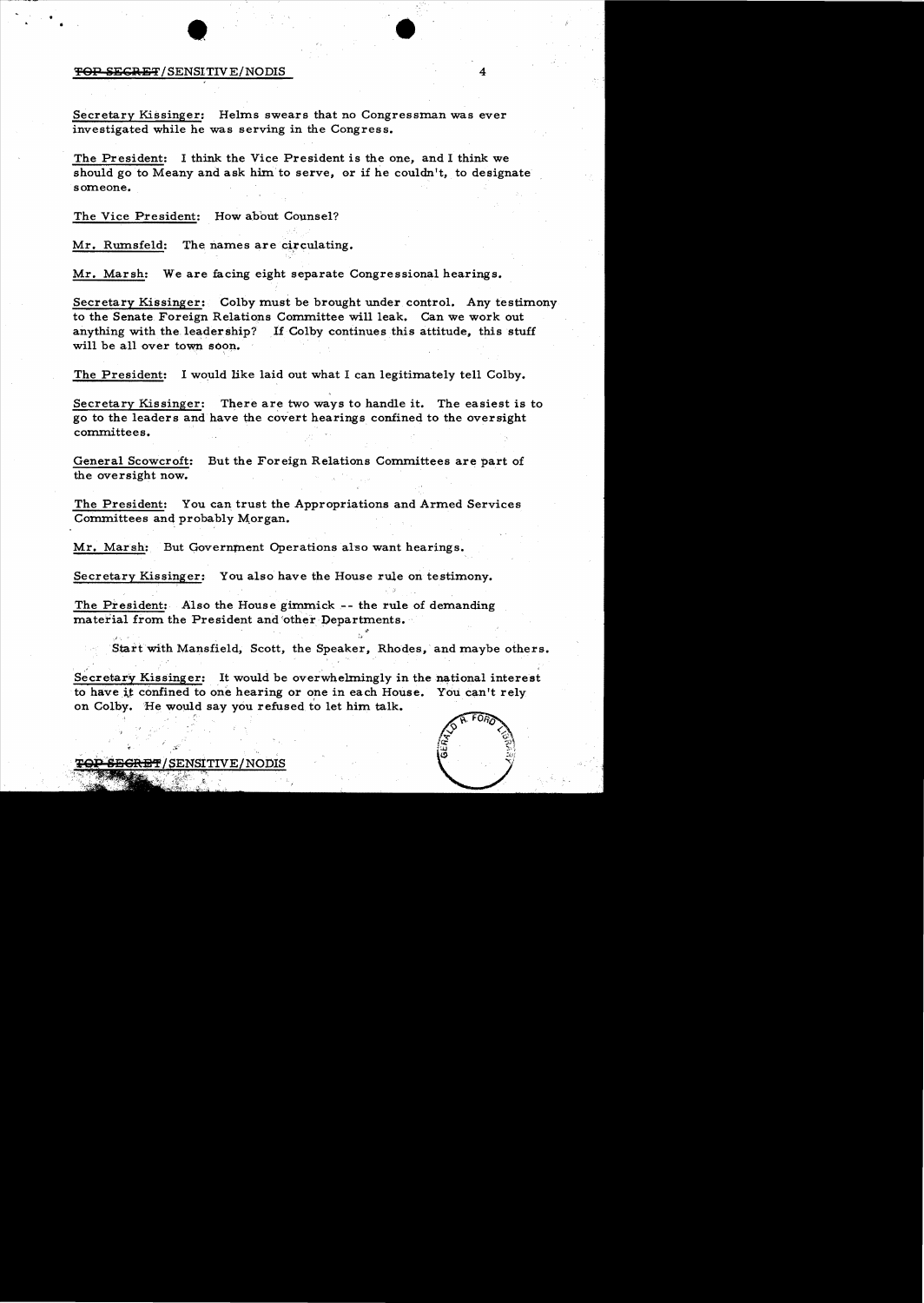$\bullet$ TOP SECRET/SENSITIVE/NODIS 5

The Vice President: You can say to them: "Could we have this discussion as a government in time of crisis? Not acting as the legislature, or the executive?"

The President: I think we should do it early next week.

Should I call Meany now?

The Vice President: I would like to bring my lawyer of 45 years -- John Lockwood -- into it.

[The President calls Meany.]

The President: He will let Phil know Monday. Phil, you could tell him it would take full time and steer it to Lane Kirkland.

The Vice President: His Executive Secretary is also reliable.

Mr. Rumsfeld: We should decide on Griswold tonight.

. Secretary Kissinger: He is a man of great integrity.

Mr. Buchen: The papers may stir up things now forgotten.

The President: I think we should take him.

Thank you very much, Nelson. It is a tough job; it's important to us and to the country.



ET/SENSITIVE/NODIS·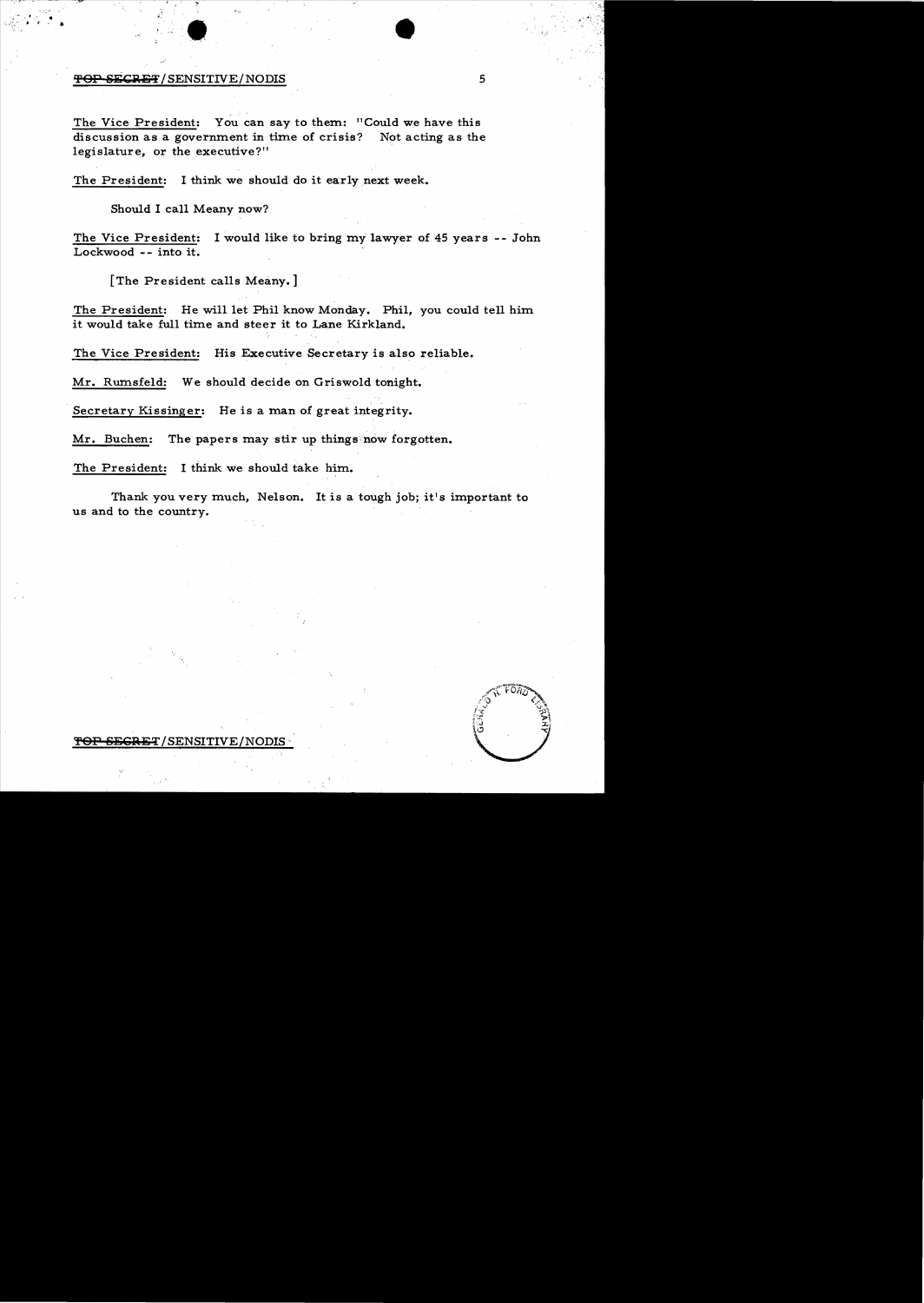P/UP/K/Runspld/Andrew/Wrongh  $4 \delta - 12$ 

PWs born they ghing for 2 who w/ mose proves format article. Come egg at 5 thing: I writing each with offina; (2) Estat Blue RH - Campas; (5) unge Compute Il ministry the with by existing a point but. <u>au 1 routiet even commence in booked 9 (nomed)</u> Finish de line de 17 onvir et pourre + Grandel hus<br>a question ou ITT huitip. Goldy has gone to Salamon wot only up this uppert huit ces / ordrin mundeaux atten cette patient UP offer at your request P cop o bry buondedge. B I truck he did not disclose all become cety and in men concerned au channatic instataire. K (Descentive chances book) P We concerned that if this gets out, the CCA would be<br>Instrumed that if this gets out, the CCA would be<br>IP Come as become changing state around world P I mould take you to be a Chang of This Remel. Jan brann à terremelloye, prestage, la chapment der jok which is needed. UP Just what is a larger to unotracte K If we can just confine a famil to dominate insure, and are of, but if the atty Cent immestigation starts leaks, me may unt have to have familiexpand its Un Sparkman sunt cothy a litter surging he wanted to invadigate cornect a turities related to four as session. P Celly his Told Justice a swinal find time tilly shopled by Clean of these were any dead note to be thrown ant he would throw eared him an a Rigaland

DECLASSIFIED AUTHORITY per mhol-98 #1; CTALLE 7/19/02 BY WA NLF, DATE 5/25/04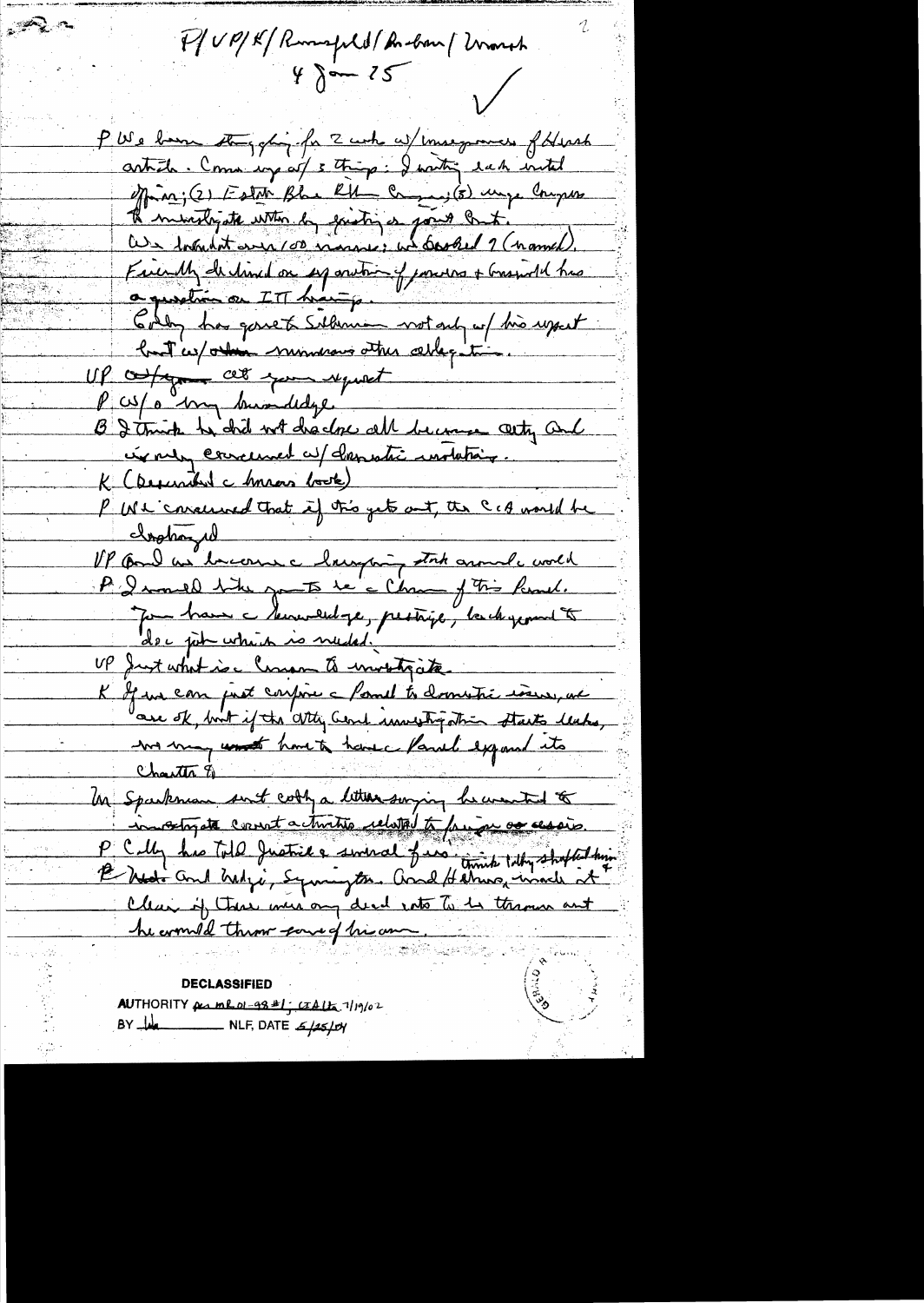Die PFIAG more propose CCA on domestions K temporation converting why positive andin took it. K & last thick thoughts a Mering; PECHB fort dett clandatie intremer partin litte cracho & soume K and Colly has cato to Justice persive paying day Helms. UP Raier und prostice en trè prégnant. R Amerillaire de certationnement. The Comen is a bittle a - Mach. Good & thick no our short har approved. Atty<br>Grad soit with the presence.<br>Up dave des dont my exclusities. I was fut the chan-Q furt tiging to donch any thing peat to prot met > c potrutied prob. Commaction It and a manus, he said it was spritive beneavement activity. The modelist was credit by The home However wond but they compression is and all P's used Their intelegamenco as they save fit + could creepolly englang toma. P'ushat should find up ut be? K host into charges & log ant a faito micleal. I world see E; a highly classified an which is Careful assult pas et drivestre cecturitées, ma P. Meer aux 14 Comp entre en citme C 1 de huisselles. They were weed either intervent for imploymenter K Nehus sentars vo Con, as montigated while in Cong. P & thick up is a cre, + 2 thick un shoul to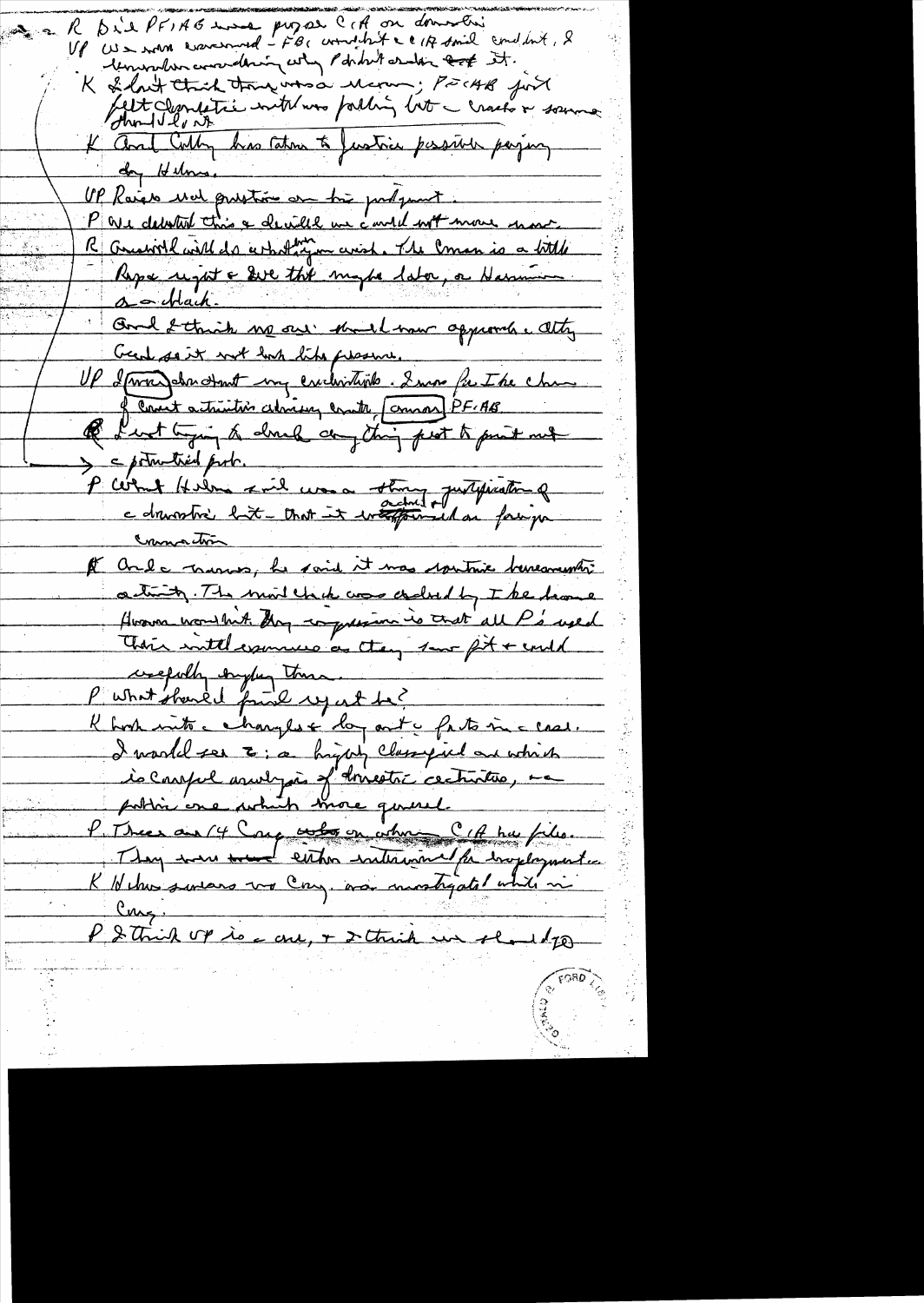to Europe ask him er if he enddut, & desergents R Names are circulating. M We as paring & seg mote Cong bearing.<br>K Gely mont to lampet much environ any Testing Comment with out of this of a leadership? ellower trun som. P I would bike loid ant what I can light. We Contre 1 Avrille. Famille à 7 par à leattes Sco. But FR Crutes der part of aunger fut mour P you can trust depay + AS Sites + prot bragon. K You do has the House who on testimony. P also flasse querient - the mile of demanding matrice fin Mes tothe Dyte. Startes Municipald, Scott, Speaker, Rhodes, & moyte K beautres.<br>K beautre original to thain not interest to You cant rely on Colly. He would any eye P String ? With lying a year ?<br>P Strich un sended out and ant week OP I wanted that hing my lamper of 45 years harhward - wat it!